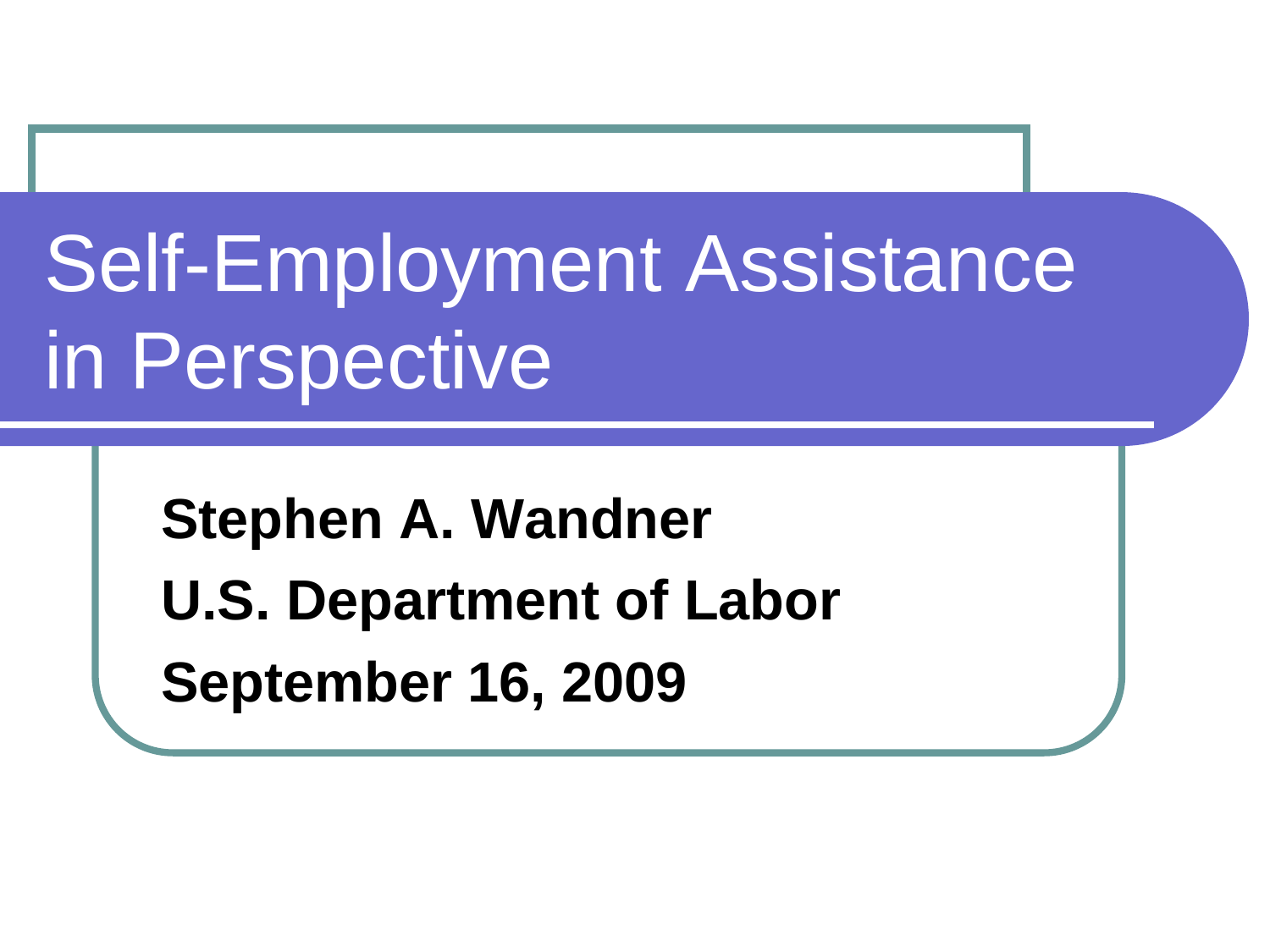## History of SEA

- **1970s and 1980s: Industrial nations develop SEA programs (17 EU countries)**
- **1990: Massachusetts Experiment begins**
- **1992 & 1995: Evaluation reports**
- **1993 & 1998: SEA enacted, first temporarily, then permanently**
- **2006: Nobel Prize to M. Yunus/Grameen Bk**
- **2009: Seven states operate SEA programs**.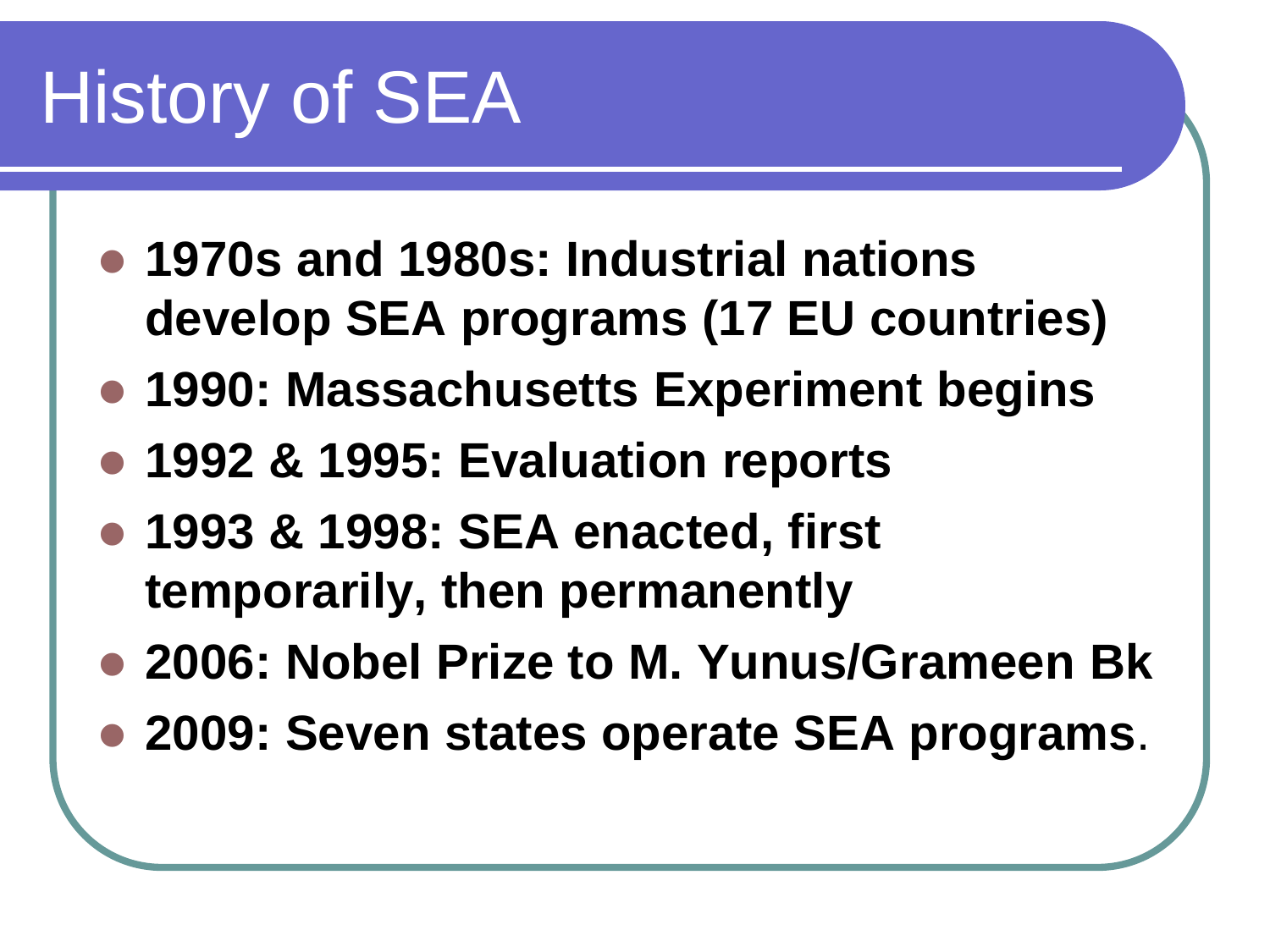#### Why Was SEA Enacted?

- **Massachusetts experiment had strong positive impacts on participants and net benefits to the government sector**
- **Combining workforce and economic development**
- **Bi-partisan support**
- **Activist Clinton Administration**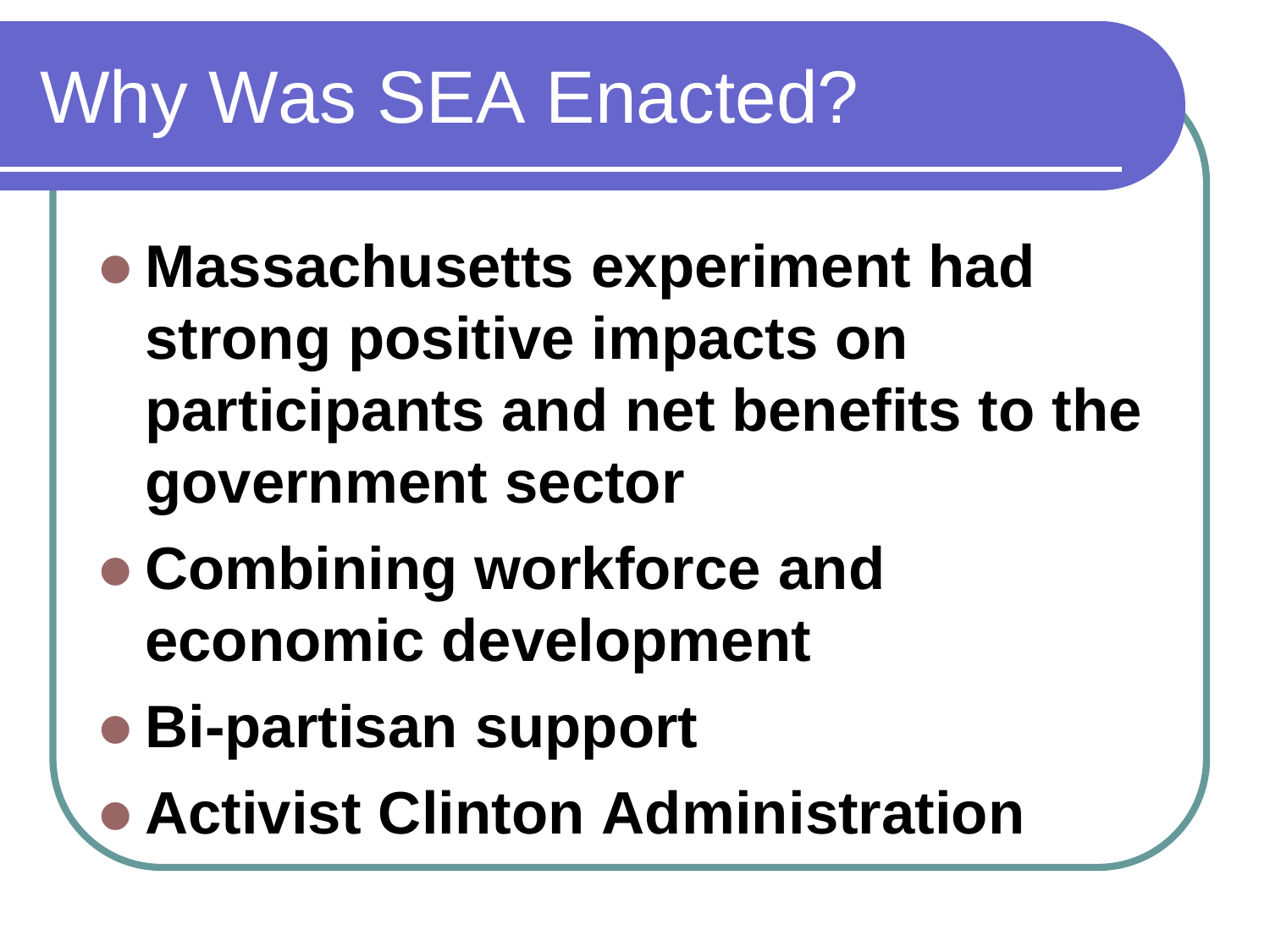# The SEA Program

- **SEA program was patterned after the British Enterprise Allowance Scheme and the Massachusetts SEA experiment that followed the British design**
- **SEA programs are targeted to UI recipients who are found to be likely to exhaust their benefits, using a "worker profiling " model.**
- **SEA provides self-employment allowances in lieu of UI benefits, and entrepreneurial counseling and training.**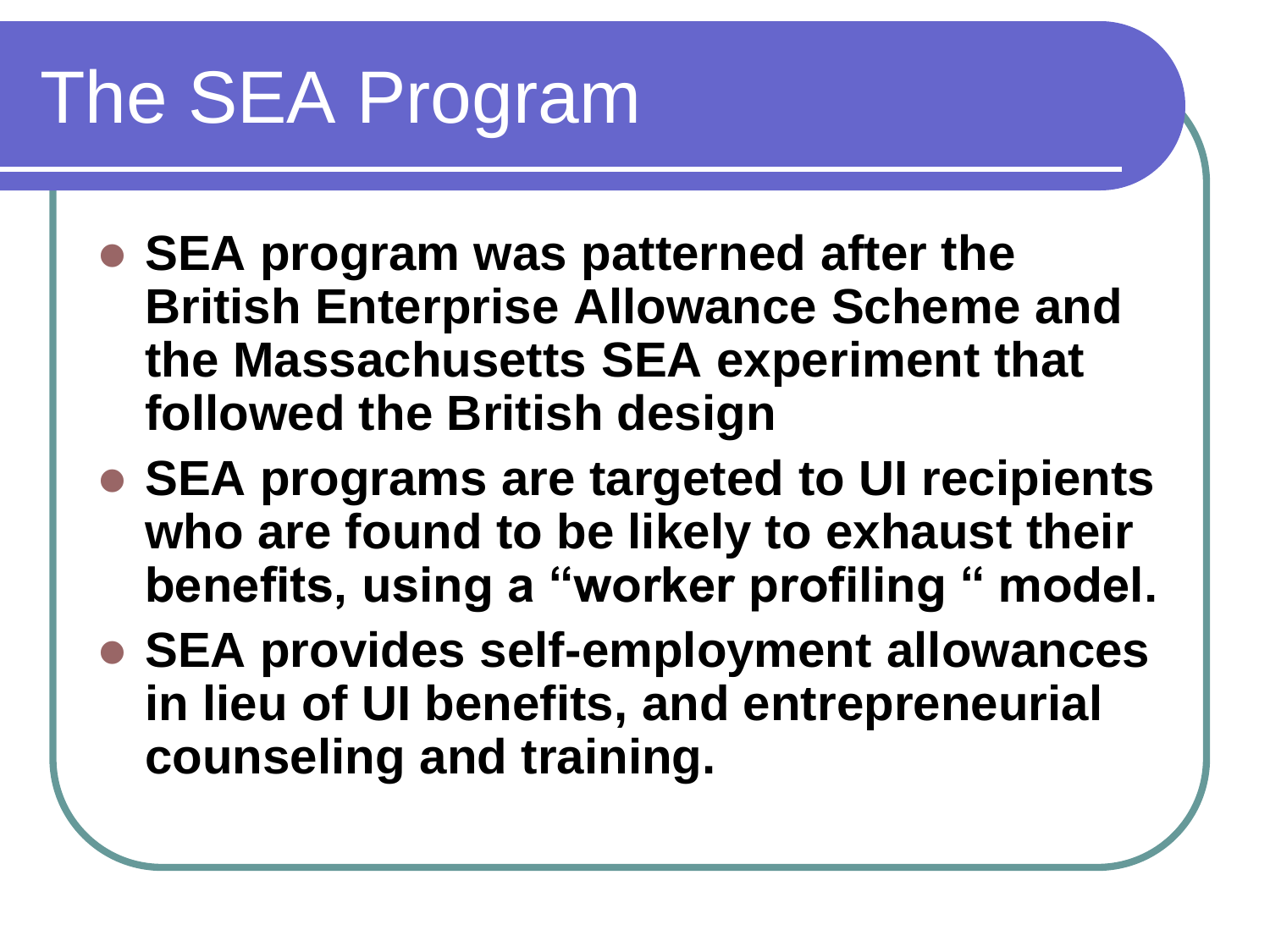### SEA Today

- **Only seven (7) states have active programs: DE MD ME NJ NY OR PA**
- **Small: Less than 2,000 participants/year**
- **UI separated from employment services, operates outside of One-Stop Career Centers (OSCCs)**
- **Training funds: No dedicated funding; difficult to obtain. Not WIA, ES, UI or SBA**
- **Small Business Development Centers have expertise, but are not active in SEA**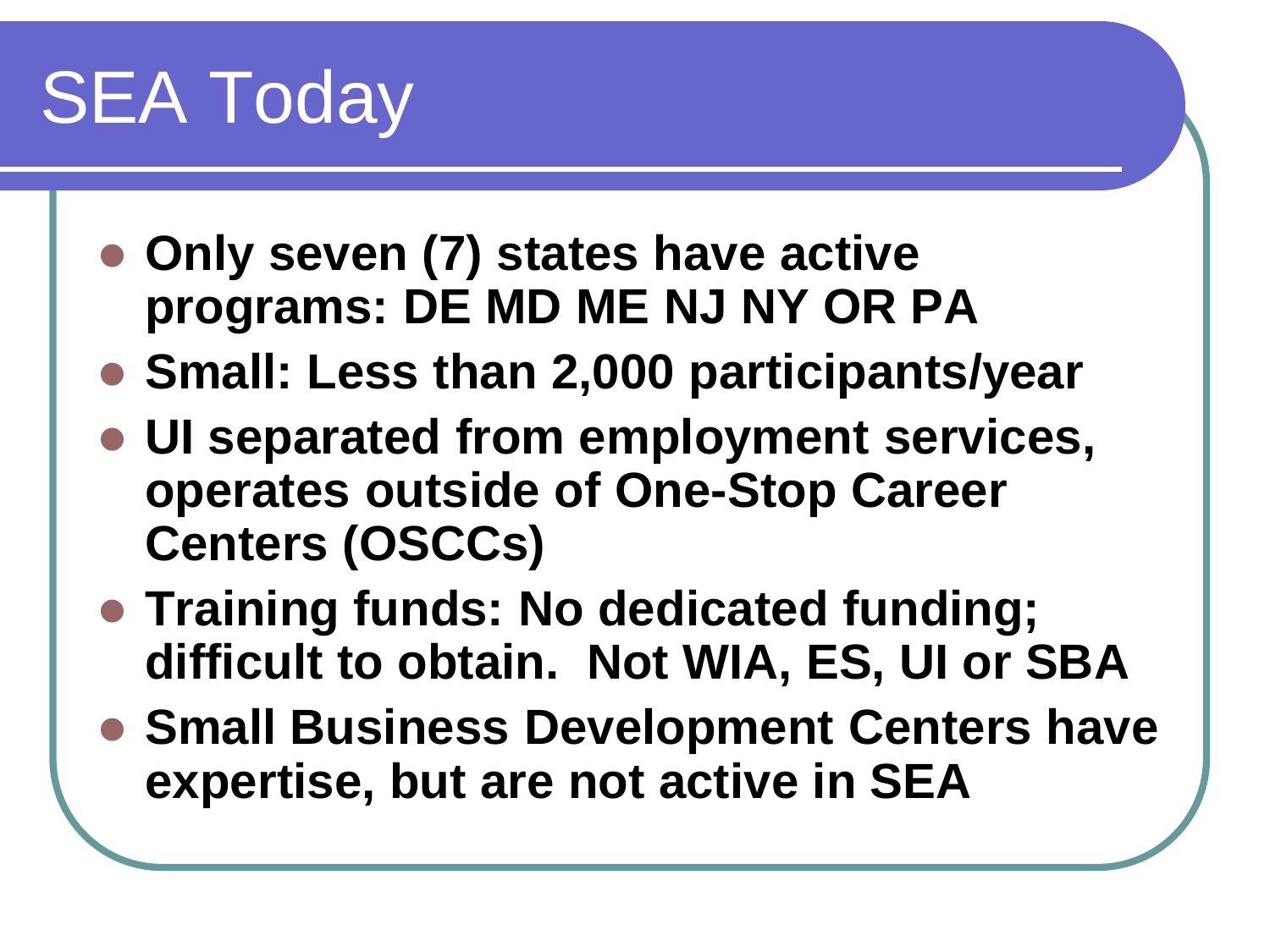### Success in New York (1997)

- **Bipartisan support: Gov. Cuomo & Pataki**
- **SEA worked with SUNY and NY Commerce**
- **Regional SBDC financial support for training**
- **NY SEA was operated by the OSCCs**
- **In 1997, participation peaked at 2,839**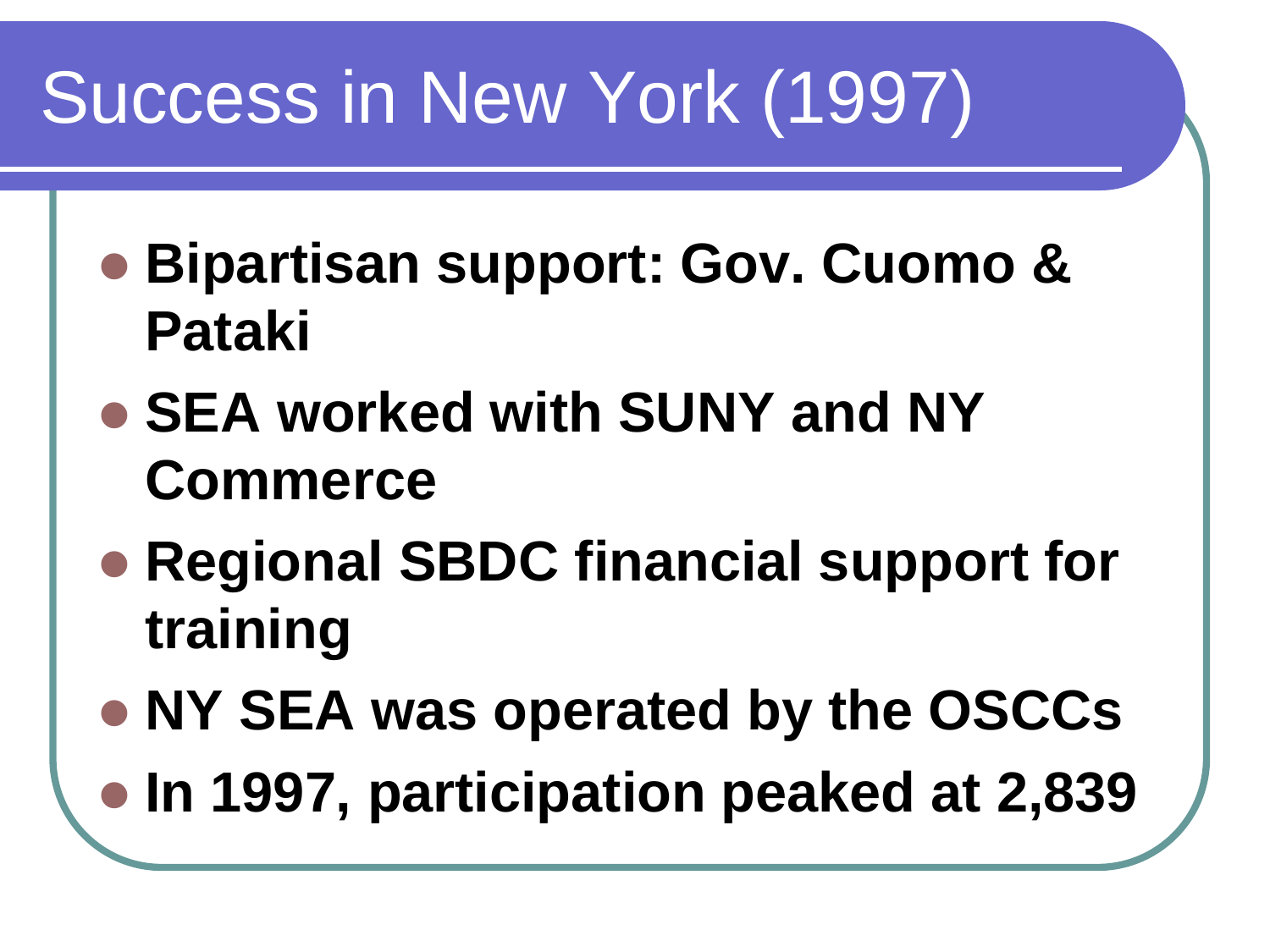#### The Potential of SEA

- **In 2007, 637,100 new business formed in the US**
- **In NY (1997) 2,837 SEA participants**
- **Since NY has about 7 percent of US covered employment, if all states had SEA program participation at NY 1997 rates in 2007, participation would have been about 45,000, about 7 percent of new business starts**